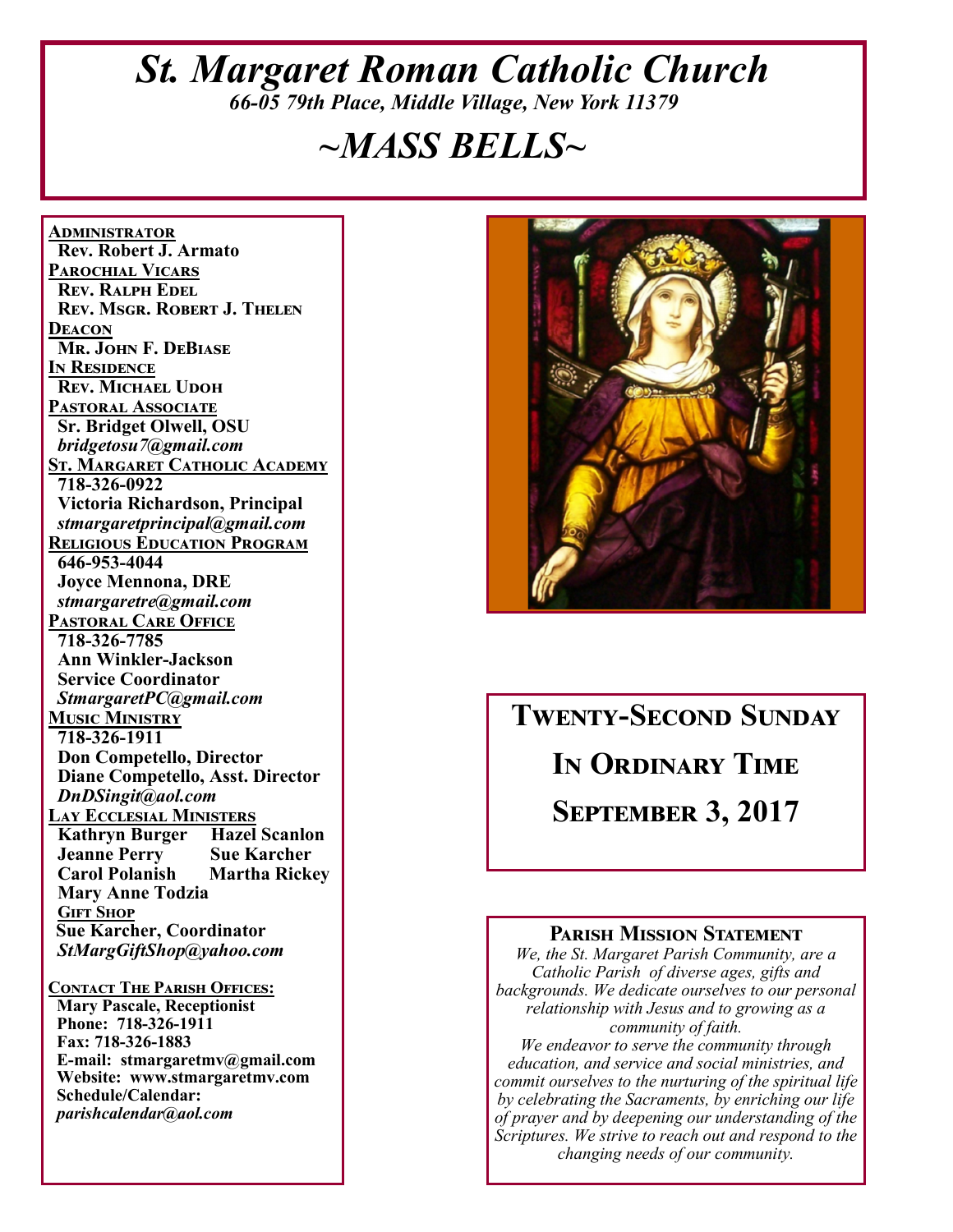### *MASSES FOR THE WEEK*

| SUN.<br>7:30<br>9:00           | <b>SEPTEMBER 3 - TWENTY-SECOND</b><br><b>SUNDAY IN ORDINARY TIME</b><br>Georgette Hauck<br>Madonna deLoretto/Rubino, Sanzio e<br>Capello Famiglia/Roberta Polce/Paolo<br><b>DiGiovanni</b> |
|--------------------------------|--------------------------------------------------------------------------------------------------------------------------------------------------------------------------------------------|
| 10:30<br><b>NOON</b><br>5:00PM | People of the Parish<br>Maureen Connelly<br>Edward H. & Ellen T. Morressey                                                                                                                 |
| MON.<br>8:30                   | <b>SEPTEMBER 4 - LABOR DAY</b><br>Rosemarie Sparacio<br><b>RECTORY IS CLOSED</b>                                                                                                           |
| TUE.<br>7:00<br>9:00           | <b>SEPTEMBER 5 - WEEDKAY</b><br><b>Purgatorial Society</b><br>Louise Pecoraro                                                                                                              |
| WED.<br>7:00<br>9:00           | <b>SEPTEMBER 6 - WEEKDAY</b><br>Maria & Jacob Muller<br><b>Roman Krzewski</b>                                                                                                              |
| THU.<br>7:00<br>9:00           | <b>SEPTEMBER 7 - WEEKDAY</b><br><b>Welfare of Tiffany Dawson</b><br><b>Anthony Raso</b>                                                                                                    |
| FRI.                           | <b>SEPTEMBER 8 - THE NATIVITY OF THE</b>                                                                                                                                                   |
| 7:00<br>9:00                   | <b>BLESSED VIRGIN MARY</b><br><b>Michael Nugnes</b><br>Antonino Catalano                                                                                                                   |
| SAT.<br>8:30                   | <b>SEPTEMBER 9 - ST. PETER CLAVER</b><br>COLLECTIVE: Susan C. Stark/Wanda<br>Jerdonek/Maria Laurenti/                                                                                      |
| 5:00PM                         | John Sheely                                                                                                                                                                                |
| SUN.                           | <b>SEPTEMBER 10 - TWENTY-THIRD</b><br>SUNDAY IN ORDINARY TIME                                                                                                                              |
| 7:30<br>9:00<br>10:30          | Viola Giordano<br>Lea Sansone/Nevenca Jelencovich/<br>Saveria Prozioso/Josephine DiMaria/<br>Yolanda & Mike Sisto                                                                          |
| <b>NOON</b><br>5:00PM          | Fire Lt. Kevin J. & William Pfeifer<br>People of the Parish                                                                                                                                |

### **PROPER ATTIRE FOR MASS**

Please remember that what we do at Mass is a special meeting with our God in His Word and His Sacrament. Dress appropriately for this encounter with the Holy One.

## **PARISH INFORMATION**

**If you're not registered, please visit the Rectory office, which is open from Monday through Friday, 9 am to noon and 1 pm to 7:30 pm.** 

**CONFESSIONS** - Saturday, 4-4:45 pm or by appointment with a priest.

**NOVENA** to Our Lady of the Miraculous Medal Mondays after the 9am Mass.

**MORNING PRAYER** daily from Monday through Friday at 8:45 am.

**BAPTISMS** take place on the 1st and 3rd Sundays of the month. Please call the rectory for an appointment and to register your child.

**WEDDINGS MUST** be scheduled at least six months in advance by appointment with a priest or a deacon. Please call the rectory office. For marriage preparation information visit www.pre-cana.org.

**THE BEREAVEMENT GROUP** meets on the 1st and 3rd Thursday of the month at 10 am in the Convent meeting room. Call Ann at 718-326-7785.

**THE ENGLISH CHOIR** rehearses on Tuesday, at 7 pm in the Church. Tenors and baritones needed!

**IL CORO ITALIANO** prattica ogni Domenica prima della Messa Italiana.

**THE CHILDREN'S CHOIR** rehearses on Monday, from 6-7 pm in the Church. For more info, DnDsingit@aol.com

**BOY SCOUT TROOP #119** meets on Tuesdays from 7:15-9 pm in the Parish Hall. New members are welcome, age 10 1/2 & up. Call Mr. Krzewski, 718-894-4099.

**CUB PACK #119** meets on Mondays from 7-8:30 pm in the Parish Hall. New members welcome, age 6 to 10-1/2. Call Mr. Krzewski, 718-894-4099.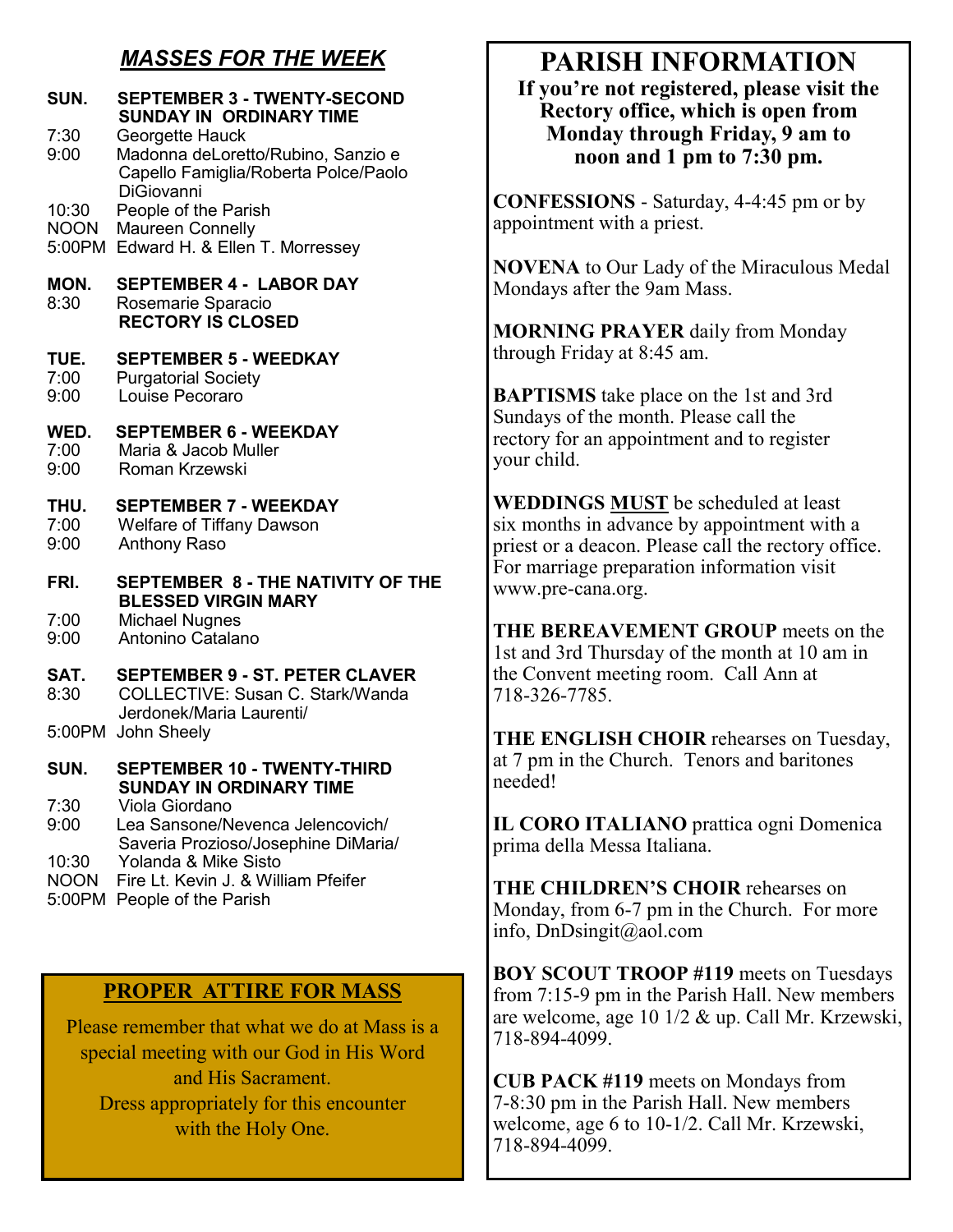## PLEASE PRAY FOR OUR SICK

Karen Guarascio, Connie Faccibene, Eileen Hinrichs, Linda Frazier, Angela Lenihan, Carol Falk, Cari Ann Falk-LoBello, Glen Falk, David J. McConville, Ronald Frazier, John Downer, Robert Sabini, Lee Falk, Patricia Johnson, Scott White, Baby McKinley Kelleher, Isabelle Azzaro, Lucy Lento, Sean Harrison, Michael Russo, Frank Cesare, Justin James Quirke, Rose Healy, Parrish Wert, Michael Hirst, Linda Castagna, Elizabeth Ott, Marion Caracciola, Baby Keila Mary Champoli, Brooke and Alexa Renda, The Ferrugio Family, Dorothy Mai, Marc Gandasegui, Bob & Karen Schaefer, Maureen Harvey, Sandra Slattery, Shirley Chesley, Jim Daniels, Lola Anderson, George MGarry, Michael Mavin, Denis Fink, Marc Pagnozzi, Rose Gorman, Gerard Michels, John Vannata, Richard Santangelo, Joseph Simon,

#### *The names will remain for 3 months ONLY, unless you call 326-1911 and ask for continued prayers*

**Prayer Requests Pray for vocations to the Priesthood and Religious Life. Please pray for our men and women from our Parish serving in the defense of our country: Lt. Col. Thomas Frohnhoefer Sgt. Robert A. Domenici** 



#### *WE RECALL OUR BELOVED DECEASED*

*Especially, Gerald Veyvoda, Josephine McHugh, Ivo Juskovic, May they rest in Christ's Peace!* 

## *MEMORIALS*

## *TABERNACLE LAMP*

*is lit in memory of Marie Betty Winter at the request of The Winter family.* 

**THE RECTORY WILL BE CLOSED ON MONDAY, SEPTEMBER 4TH IN OBSERVANCE OF LABOR DAY MASS IS AT 8:30AM** 

## **TODAY'S READINGS**

**First Reading** - The name of the LORD has become like fire burning in Jeremiah's heart. (Jeremiah 20:7-9).

**Psalm** - My soul is thirsting for you, O Lord my God (Psalm 63).

**Second Reading** - Be transformed; renew your mind; discern what is good (Romans 12:1-2).

**Gospel** - Those who lose their lives for Jesus' sake will find them (Matthew 16:21-27).

## **READINGS FOR THE WEEK**

| Monday:    | 1 Thes 4:13-18; Ps 96:1, 3-5, 11-13;<br>Lk $4:16-30$ , or, for Labor Day, any<br>Readings from the Mass "For the<br>Blessing of Human Labor,"<br>Nos. 907-911 |  |
|------------|---------------------------------------------------------------------------------------------------------------------------------------------------------------|--|
| Tuesday:   | 1 Thes 5:1-6, 9-11; Ps 27:1, 4, 13-14;<br>Lk 4:31-37                                                                                                          |  |
| Wednesday: | Col 1:1-8; Ps 52:10-11; Lk 4:38-44                                                                                                                            |  |
| Thursday:  | Col 1:9-14; Ps 98:2-6; Lk 5:1-11                                                                                                                              |  |
| Friday:    | Mi 5:1-4a or Rom 8:28-30; Ps 13:6<br>Mt 1:1-16; 19-23 [18-23]                                                                                                 |  |
| Saturday:  | Col 1:21-23; Ps 54:3-4, 6, 8; Lk 6:1-5                                                                                                                        |  |
| Sunday:    | Ez $33:7-9$ ; Ps $95:1-2, 6-9$ ;<br>Rom 13:8-10; Mt 18:15-20                                                                                                  |  |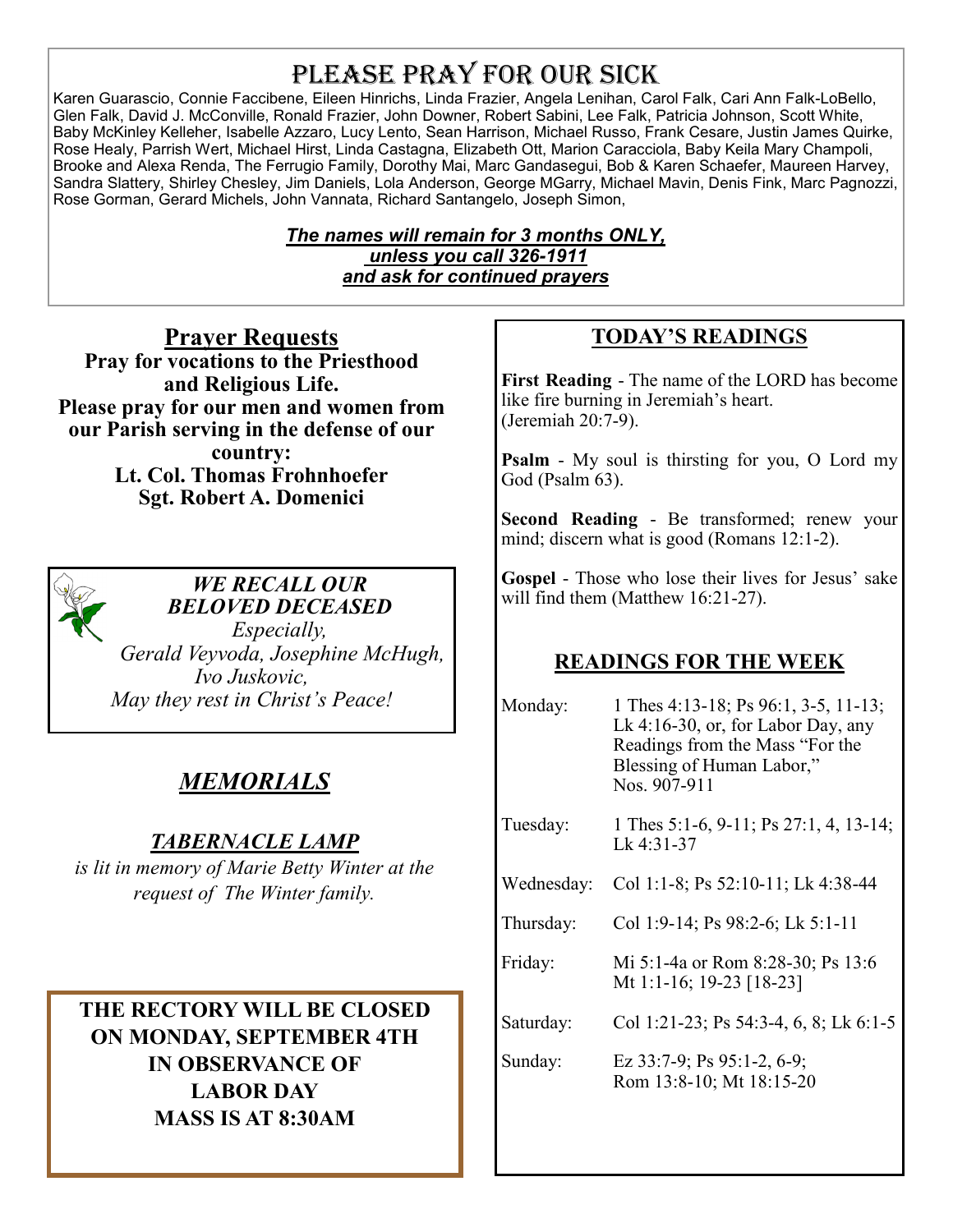

## *RELIGIOUS EDUCATION REGISTRATION*

is now available online! Click here: http.//stmargaretmv.com/ religiouseducationprogram/

online-form/or visit our website at www.stmargaretmv.com and go to the Religious Education Program page. You can print forms and drop them off, or fill out the forms right online as well as pay online. We offer our program on Wednesdays for grades 1-8. Grades 1-4 meet from 4-5:30pm and the older grades meet evenings from 7-8:15pm. We are also offering an enrichment class for grade 8 that meets on Mondays from 4-5:15pm. If you have questions, please feel free to call 646-953-4044 or email stmargaretre@gmail.com, refer to the website or our parish app for updates in Religious Education. Blessings! **~ Ms. Joyce A JOURNEY** 

### **NEW OPENING TIME**

Please be advised that the *church will be opened on Sunday mornings at 7:00 AM.* This still should allow early worshippers sufficient time to pray their private devotions before the 7:30 AM Mass. Thank you for your cooperation.

**ST. MARGARET PARISH** 



**DINNER/DANCE** 

Saturday, October 7, 2017 from 7:30 - 11:00 pm in St. Margaret Parish Center Hot buffet - Beer/Soda—Dessert

## *LIVE MUSIC*

Donation, \$35.00 per person **FOR TICKETS** call Sal Cali, 718-496-2584 or 718-326-4073

#### **DO YOU HAVE AN IPHONE OR AN ANDROID PHONE?**

Want to keep up with St. Margaret's news? Download our parish app. Daily Mass readings, prayers, bulletins and more. Just text the word "APP" to 88202 or search "My Parish App" in Google Play Store or App Store.



 With Christ as their center, the Apostles began a journey of faith which spanned their lifetimes and which bears fruit even today. As their spiritual lives grew so did their commitment to serving the poor and the needy. Using their unique God-given gifts, they sought to transform the causes of injustice in their world.

 *ARISE* is about a spiritual journey which leads us to live the Gospel in our daily lives.

## **SIGN-UP SUNDAYS SEPTEMBER 10th & 17th**



## **9/11 MEMORIAL SERVICE**

Our neighborhood lost several members in the 9/11 attacks on the World Trade Center. All residents are invited to the annual memorial service beginning at the flagpole in Juniper Valley Park at 7:30pm. The men and women who currently are serving in the US Armed Forces will be honored during the ceremony.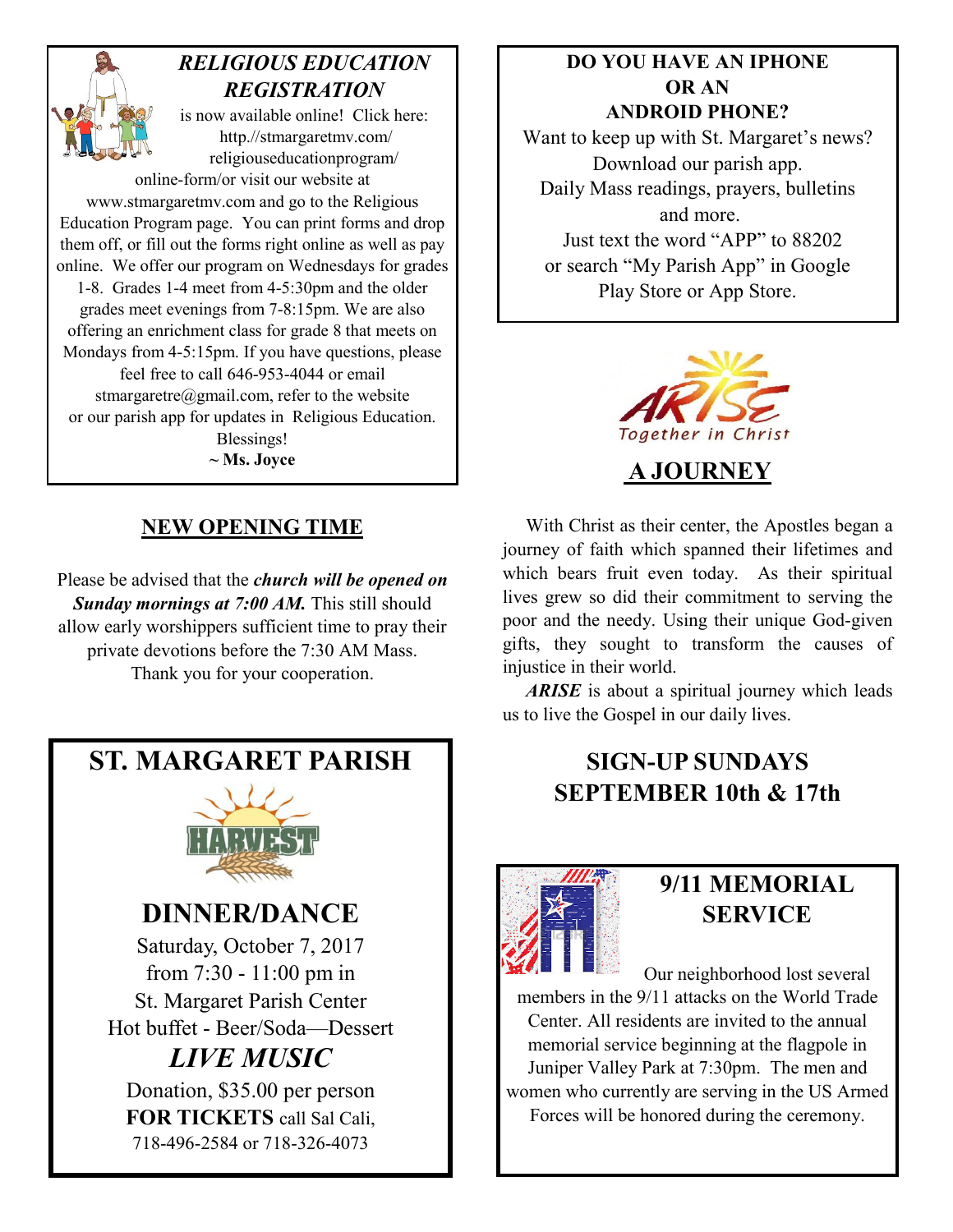

FROM THE ACADEMY . . . . .

On behalf of the board, administration, faculty and staff, we welcome everyone to the 2017-2018 school year. **School begins on Wednesday, September 6th for kindergarten through Grade 8. Nursery and Pre K**  have orientation with parents on September 8th, 9am and 10am. Mark your calendars for some *GREAT EVENTS:* **Sunday, September 10th** - Opening Academy Mass at 10:30am.

**Friday, September 29th** - Paint Night, doors open at 6:30pm.

**Sunday, October 1st** - Volunteer sign up **Friday, October 20th** - Race for Education **Friday, November 17th** - Supermarket Blitz

### *TREASURES FROM OUR TRADITION*

 It's interesting to imagine the scene when the changes in our liturgy were first tested. Choices for prayer texts were one thing, but responses from the people were another. In early 1967, secret test-drives of the new Mass were conducted in the Vatican, Pope Paul VI was present, and there was a handful of bishops, priests, a few laypeople and two sisters making up the assembly. Everyone had a booklet with every word of the songs, rubrics, and prayers, blank paper, and a pencil for notes. After each Mass, the ordained men in the group met in the pope's library to share their experiences. The laypeople and sisters met separately.

 Over a week's time they tested what they called a "read Mass with singing," a "Mass entirely recited," and a "Sung Mass." While the ordained were generally in favor, the lay comments were very clear and insightful, and had great impact on the final result. This was a brilliant plan on the part of the pope, who got to see how the reform was going, and to recognize in this small trial run a growing consensus that reform was needed and welcome. Based on his observation, Pope Paul VI called for specific innovations, such as beginning the Mass with the sign of the cross. It's amazing that some of our most familiar rites are really quite new treasures of our tradition!



THE ST. VINCENT dePAUL FOOD PANTRY is located at 66-25 79 Place The pantry is open on WEDNESDAY AND SATURDAY from 10am to 12 Noon.

**Due to the large food donations (1700 items) from Eagle Scout candidate, Sebastian, the food pantry can no longer accept food donations due to lack of space. Exceptions are ground coffee, canned or powdered milk, canned meats and canned fruit. Thank you for your generosity.** 

## **SAINT MARGARET GIFT SHOP**

Open Wednesdays, 12pm - 4pm Saturdays, 4pm - 5pm and Sundays, 9am - 1pm We have a selection of religious goods: Rosaries - Medals - Gifts - Crucifixes Statues - Bibles and other books **AND MORE!** 

If we don't have it, we'll try to get it for you. The Gift Shop is located in the rectory. Please use the red side door in the parking lot. If the door is closed, please knock. Contact us: StMargGiftShop@yahoo.com

#### **THE MINISTRY OF CONSOLATION NEEDS YOUR HELP!**

We are looking for volunteers to act as companions, greeters and bakers. Couples are encouraged to join and would be able to work together. Training is provided, and the only requirement for a position is empathy and wanting to help others through a difficult time. People who are still working full time can also participate. For further information please contact Martha Rickey, 646-321-3291 or marspeaks@aol.com.